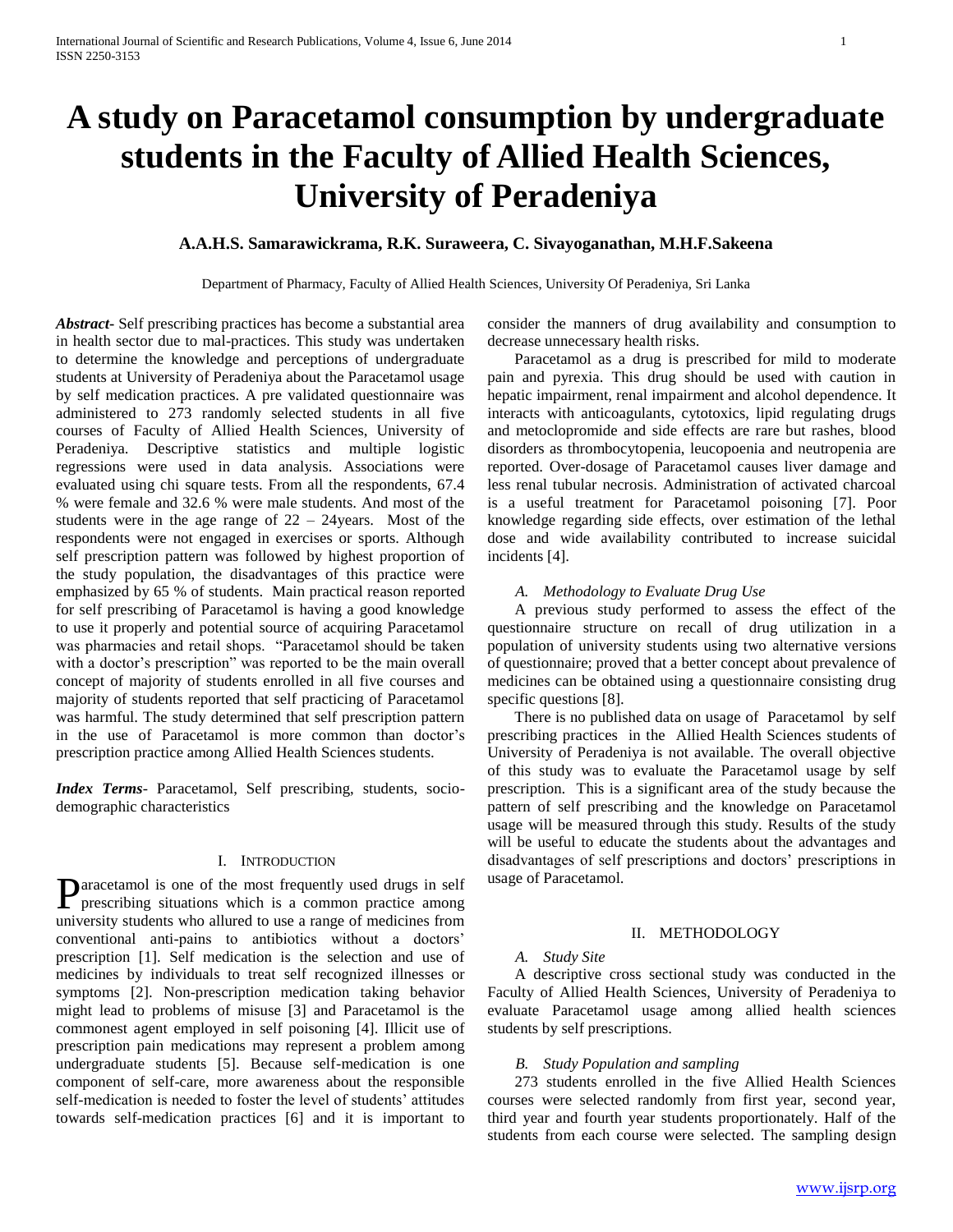was single stage and this method of study which obtained first hand information from the respondents was useful to get better conclusions.

## *C. Study Design*

 The questionnaire was prepared in Sinhala medium and English medium for the purpose of better understanding because of the social ethnicity exist in the university. The pre-validated questionnaires were distributed to randomly selected students to collect data. The process followed standardized protocol including informing the purpose of the study and encryption of respondent's response for confidentialities. The whole questionnaire consisted of open ended and close ended questions. The questions were easily accessed and answered by students. The questionnaire was pretested and the comments were incorporated in the final version. The pretesting method was useful to understand information such as the level of understanding the questions, difficulties in obtaining the information, number of non-responses, order of the questionnaire, missing questions and the space for answering the questions.

## *D. Data Collection and Analysis*

 Data were collected from participants based on three months experiences and analyzed using SPSS statistical package 17.0. The results were presented as absolute figures and percentages to evaluate the Paracetamol usage among Allied Health Sciences students in University of Peradeniya. Both self prescriptions and doctor's prescriptions were considered as sources to evaluate Paracetamol usage. According to the analyzed results, better conclusions were formulated. The results obtained from students enrolled in all courses were compared with variables as age, gender, economical factors, most common reason for selfprescription or doctors' prescription of Paracetamol, most common sources from which the student gain knowledge on Paracetamol and the most common method to obtain Paracetamol without a prescription. This comparison was very useful to get another better conclusion with regard to the knowledge and practices of the respondents of five courses. A chi-square test was used for categorical variables.  $P < 0.05$  (two-tailed) was considered statistically significant.

 Inclusion criteria- Active responses Exclusion criteria- Non-responses

## *E. Ethical Issues*

 To obtain the consent of the respondents prior to data collection, a detailed explanation on the aim and objectives of the study was given and confidentiality was ensured.

## III. RESULTS

## *A. Percentage distribution of the respondents*

 The data collected from the 273 respondents are presented as percentage distribution according to concerned variables. Percentage distribution of the respondents by courses of Faculty of Allied Health Sciences was 29.7% nursing, 22.0% physiotherapy, 18.3% radiography, 15.8% medical laboratory services (MLS) and 14.3% pharmacy students. Highest proportion of students was enrolled in nursing course while nearly same percentages of others were enrolled in pharmacy, medical laboratory sciences, physiotherapy and radiography. Majority of the respondents were females (67.4%) and nearly one-third were male students (32.6%). 56.8% of students belonged to 22 – 24 years age group. Rest of the students belonging to  $20 - 22$  years (56.8%) and  $>24$  years (19.8%). When concerning the income level 64.1% of the sample was from families receiving middle monthly income of Rs. 10,000- 30,000. Nearly one-fifth of students were from families receiving lower income. 6.6% of students were from families receiving income higher than Rs. 50,000. Health status of the respondents was evaluated by concerning criteria as involvement of sports and frequent exercise. Only 13.6% and 22.3% of students allured to involve in exercises and sports respectively. Majority of respondents had not participated in sports or involve in frequent exercise.

# *B. Usage of Paracetamol by self prescribing*



**Figure 1: Patterns of taking Paracetamol**

 According to figure 1, more than three-fourth of the students had taken Paracetamol without a doctor's prescription. Only few students had taken Paracetamol with a doctor's prescription.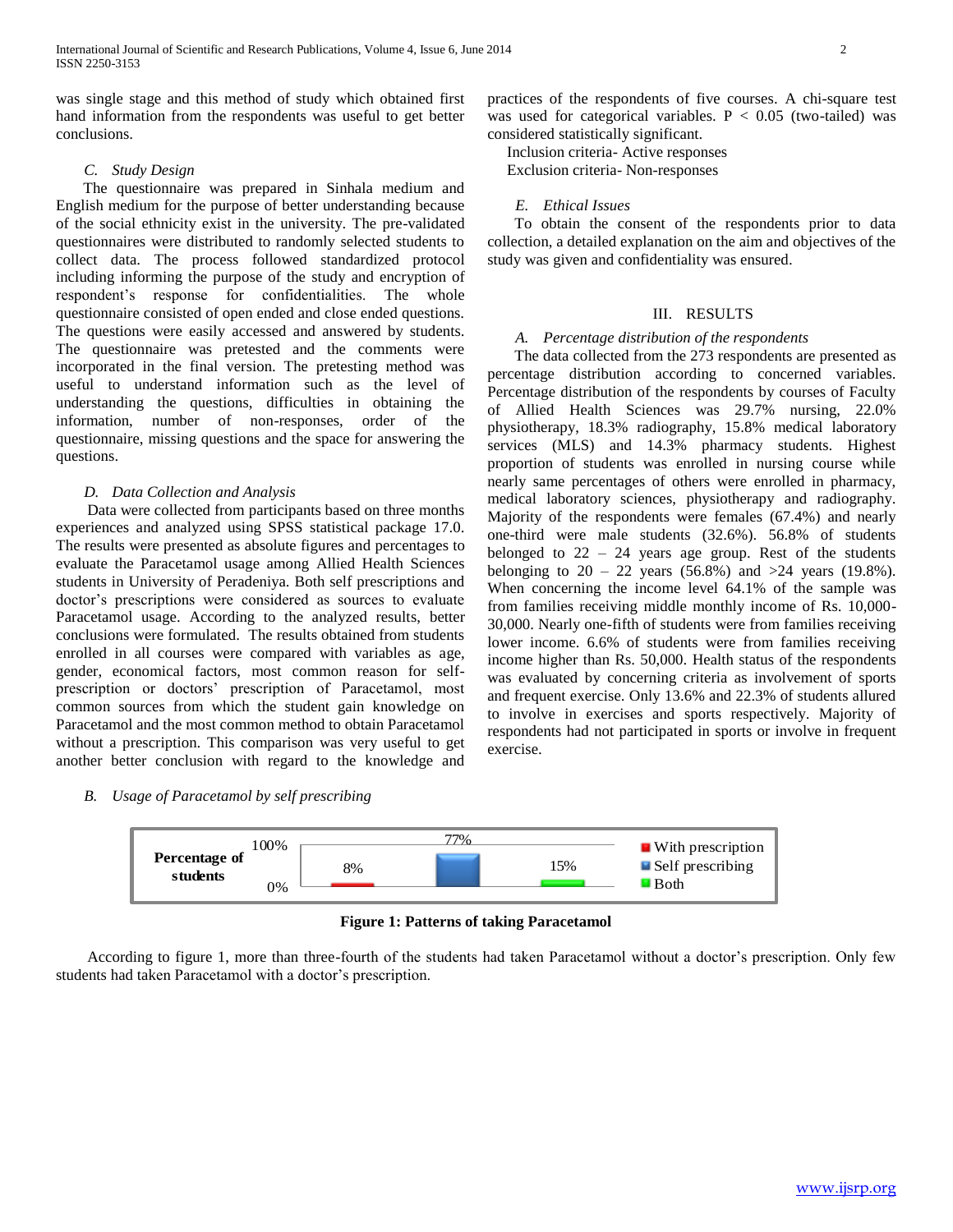

**Figure 2: Method of obtaining Paracetamol**

 The reported main potential source of acquiring Paracetamol was pharmacies and retail shops. Significant number of students had obtained Paracetamol from friends and had used left over tablets. An insignificant percentage of students had obtained Paracetamol from neighbors according to figure 2.



**Figure 3: Criteria for self practicing Paracetamol**

 Majority of respondents (66%) had taken Paracetamol without a doctor's prescription based on their previous experiences on Paracetamol usage. The other respondents had got advices from parents, friends and health practitioners in addition to their experiences as shown in figure 3.



**Figure 4: Practical reason to take Paracetamol without a medical prescription**

 Figure 4 shows that the main practical reason reported for self prescribing Paracetamol is having a good knowledge to use it properly. One-fourth of students revealed the reason for self practicing is as it was not necessary to meet a doctor prior to taking Paracetamol. Other reported practical reasons in minor percentages were to avoid cost and to avoid wasting time.



**Figure 5: Self practicing of Paracetamol is harmful**

 According to figure 5 majority of students reported that self practicing of Paracetamol was harmful. A significant percentage of students reported it as not harmful. However about one-fifth of students had not taken any judgment.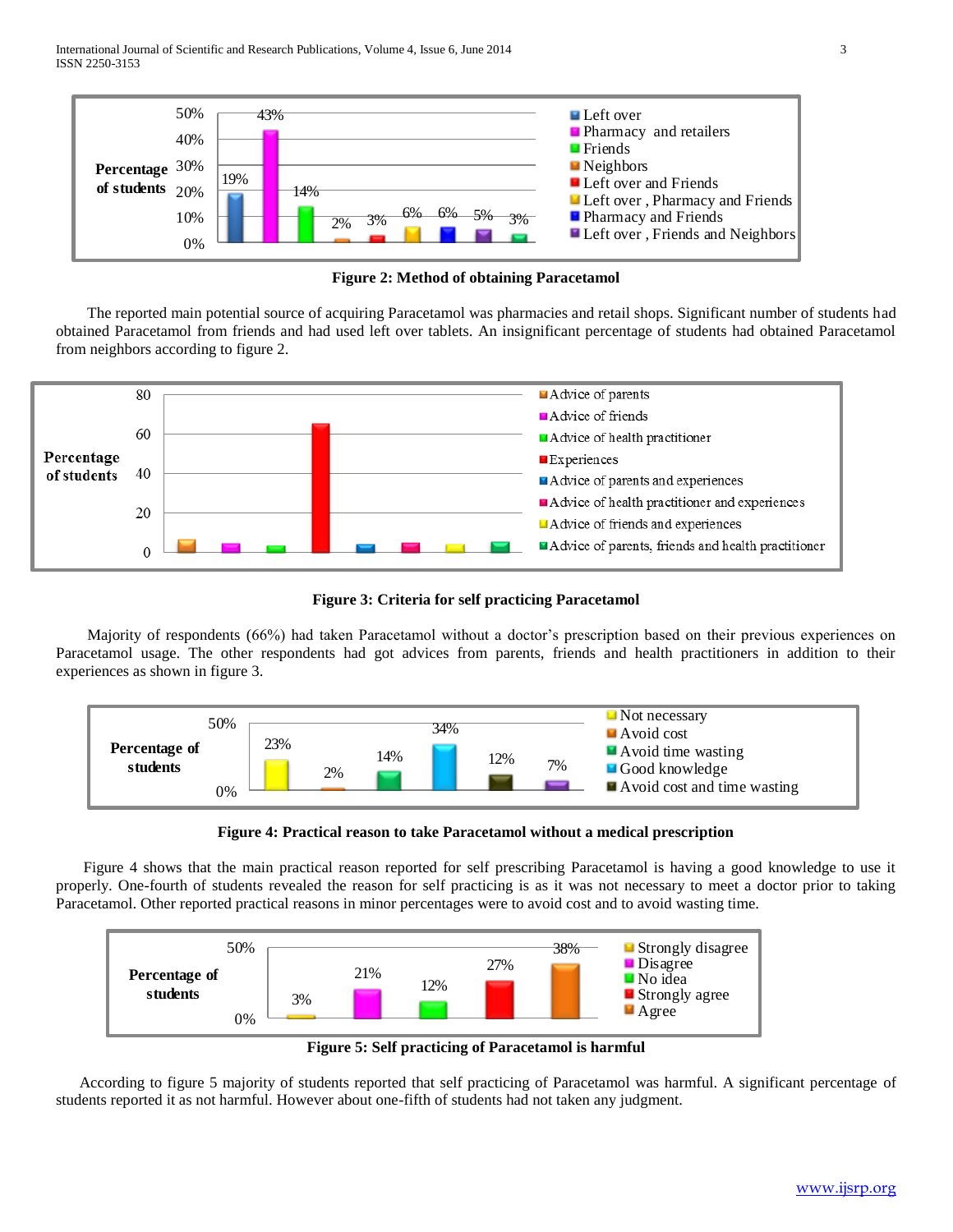

**Figure 6: Overall concept of using Paracetamol**

 When concerning figure 6, although most of the respondents practiced self medication with Paracetamol, they asserted their overall concept on Paracetamol usage as Paracetamol should be taken with a doctors' prescription. About one-tenth of students expressed their overall concept as self prescription with Paracetamol as not harmful. Rest of the students reported self prescription practice is time saving and cost effective.

### IV. DISCUSSION

 Paracetamol is an over the counter (OTC) drug which is recommended for indications such as mild to moderate pain and pyrexia according to the British National Formulary [7]. In this descriptive study we have analyzed the impact of several variables on usage of Paracetamol by self prescribing among Allied Health Sciences students. Homogenous nature of the study center and prospectively defined criteria of Paracetamol usage were included as the strength of the study. Randomly selected sample of subjects is representative of all Allied Health Sciences courses; pharmacy, physiotherapy, MLS, radiography and nursing. Multicultural students were included in the study as they have different beliefs and personal views on health and medicines using patterns.

 Previous studies revealed that about 83.1% of university students used non-prescription drugs [3] and self medication is the most prevailed pattern in using medications among the subjects [3,9]. According to the outcomes of many researches Paracetamol and non steroidal anti inflammatory agents (NSAIDs) were the most frequently consumed medicines [1, 2, 4, 6] and analgesic usage was very common among university students, which was 98% [2]. The most famous drugs in general practitioners' drug prescribing practices were Phenoxymethylpenicillin, Paracetamol and Diazepam for males and Diazepam, Codeine and Triazolam for females [10].

 The overall results of the study which aimed at assessing the usage of Paracetamol by self prescriptions as well as by doctors' prescription could not be compared with the previously conducted studies because they have mainly focused on self prescription patterns instead of considering both self prescription and doctors' prescription patterns. The main reported indications for self prescribing of Paracetamol were headache, common cold and fever [11].

 According to a previous study only 38.5% students practiced self medication [1] in contrast to current study which revealed more than 77% students practiced self medication with Paracetamol. Only 8% students of total obtained a doctor's prescription prior to using Paracetamol while 15% students practiced both (figure 1). A previous study determined that there was a significant difference in drug usage between the different courses [12]. When considering patterns of the Paracetamol

usage of five courses separately, 79% students in pharmacy and nursing practiced self-medication with Paracetamol; 76% of medical laboratory sciences and physiotherapy students used Paracetamol without a prescription which was practiced by 73% of radiography students. Nearly one tenth of students enrolled in pharmacy, medical laboratory sciences and radiography reported prescription pattern with Paracetamol. Only 4% of nursing students and 6% of physiotherapy students practiced doctor's prescription method when using Paracetamol. The student population who obtained doctor's prescription prior to taking Paracetamol is relatively low in physiotherapy and nursing when compared with other three courses. There were no statistically significant association between the following courses and the patterns of Paracetamol usage.

 A study conducted in Brazil has concluded that the medication knowledge might contribute to increase selfmedication [9, 13]. Similarly significant associations between the Paracetamol usage and Allied Health Sciences courses were observed from the outcomes of current study as prevalence of self prescription practice is higher among them (figure 1). Accordingly higher educated people seem to be more animated in self medication. But another research found that there were no significant differences between medical and non-medical students regarding self-medication practices [14].

 In current study, figure 4 shows that the highest number of respondents had reported that they used Paracetamol without a prescription because of having a good knowledge about Paracetamol usage while a minimum percentage of respondents reported it was to avoid cost of doctor visit, without a course variance. This attribute was highly characterized by pharmacy students who had not thought that it is not necessary to see a doctor before taking Paracetamol, when compared to other courses. It might be due to their medical knowledge regarding pharmacokinetics, pharmacodynamics and pharmacology related to the drugs. So they might know the risk of not seeing a doctor before taking a drug more than other students. According to literature prior experiences and mildness of the disease were the two main reasons for self medication [1, 6].

 This study determined the potential source of acquiring Paracetamol as pharmacies and retail shops which dispense the drugs as Paracetamol without a prescription (figure 2). The highest percentages of the students enrolled in all five courses had obtained Paracetamol from the pharmacies. It is a major issue that the most of the pharmacies do not offer any counseling on the proper use of Paracetamol and supply the drugs such as Paracetamol without prescription only considering on their profit maximization. It is a big responsibility of the pharmacists to reduce the self prescription practice with Paracetamol. A significant percentage of the students had used left over Paracetamol. It is pharmacists' and regulatory authority's duty to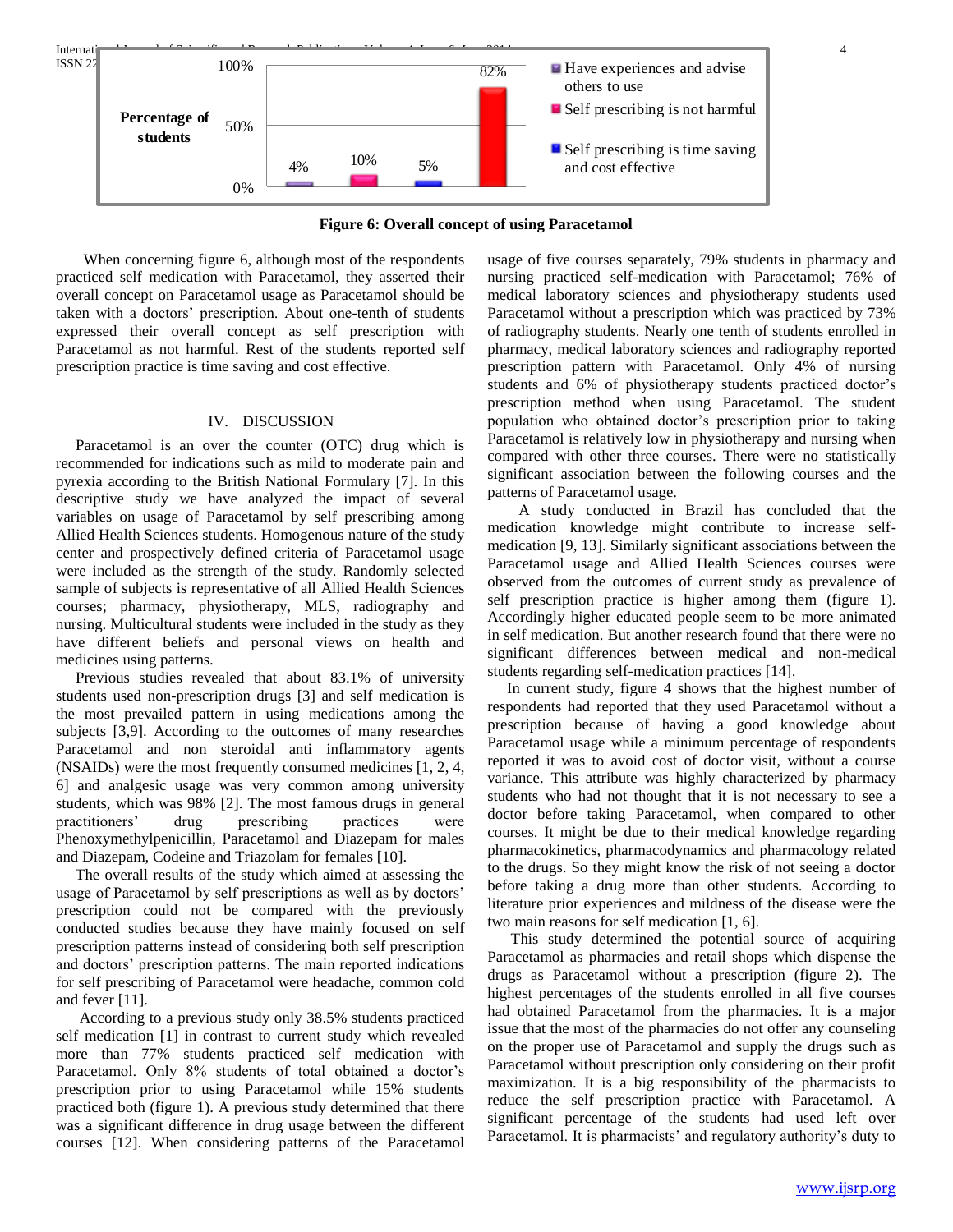enforce the people to use doctors' prescription with Paracetamol usage to reduce misuses and readmissions. A past study reported that large storages of home medicine cabinets as the potential source of both prescription and OTC drugs for the students attending a private university in Bangladesh [15] and another study revealed that the main source of acquiring drugs is drug retail outlets [6].

 Majority of the respondents had used Paracetamol with and without a doctor's prescription on their previous experiences (figure 3). Apiece of half students had practiced doctor's prescription pattern and self prescription pattern with Paracetamol on the advice of a health practitioner. Only one student had used Paracetamol with a doctor's prescription on the advice of the parents. Only one student had got advices from the friends to use Paracetamol with a prescription. According to literature the reported uppermost information sources were self decisions followed by family and friends [6] or peers followed by family members [5]

 Socio-economic characteristics cause wide range of variations of self prescribing practices [13]. Statistical outcomes of the study revealed that there was a significant association between the gender and the reasons for self prescribing Paracetamol. Female students used Paracetamol more frequently by self prescribing than males. This fact was proved in a study designed to assess the impact of sex on self-medication patterns and showed that females acquired drugs for self-medication more than male students [16]. This can be justified concerning fact that females used analgesics and antihistamines significantly more frequently [12] and according to a study, 70% of the students with menstrual discomfort used OTC medication for manage discomfort [17]. The highest percentage of both genders had taken Paracetamol without a doctor's prescription because of having a good knowledge (figure 4). Nearly one-fourth of total males and total females had mentioned that it is not necessary to see a doctor before taking Paracetamol. Minimum percentage of female students had used Paracetamol without a prescription to avoid cost. But none of male students had mentioned that cause as a reason for Paracetamol self prescription. According to these results the education and the knowledge was the dominated factor for increase self prescription practice among the students. The sex difference had not significantly impacted on the overall concept of Paracetamol usage (Figure 6). Majority of them had reported that Paracetamol should be taken with a doctor's prescription. But the problem is the motivation of them for self prescribing Paracetamol, knowingly the disadvantages of that.

 There was a statistically significant association between the age groups and the method of Paracetamol usage. More than half students with the use of Paracetamol without a prescription were in 22-24 years age group which was females with  $15 - 24$  years age group in a previous study. Nearly half respondents practiced doctors' prescription method with Paracetamol was also in 22-24 years age group. The lowest percentages of the respondents used Paracetamol with a prescription and without a prescription were in 20-22 and >24 years age groups respectively. In accordance with these results, the self prescription practice was more common among the students in 20-22 years age group. A significant percentage of the students had used both patterns in 22-24 and >24 years age groups.

The statistics of the study showed that there was no significant association between the age groups and the reasons to take Paracetamol without a prescription. The highest percentage of the students had reported that they practiced self prescription with Paracetamol due to having a good knowledge, without an age variance (figure 4). The lowest percentage of the respondents in all age groups had mentioned that they used Paracetamol without a prescription, to avoid cost. So, the age has less effect on the reason of Paracetamol self prescription.

 Most of the respondents in all age ranges had mentioned that Paracetamol should be taken with a doctor's prescription (figure 1). Rest of the students in 20-22 years age group had reported that the self prescription with Paracetamol is not harmful (figure 5). None of them had advised to others to take Paracetamol without a prescription, on the previous experiences and had mentioned that the practice of self prescription with Paracetamol saves time and money. A minimum percentage of the students in 22-24 years age group had revealed that they advice others to take Paracetamol without a prescription. The lowest percentage of the students in >24 years age group had reported that the self prescription of Paracetamol is not a harmful practice and it saves the time and money. The results show that the students in all age groups have enough knowledge to understand the importance of a prescription. But the problem is that they feel self prescription as not harmful (figure 5) on their previous experiences.

 Majority of the students had taken Paracetamol without a prescription, without an income variance. Only one student with a 30000-50000 rupees income had taken Paracetamol with a prescription; in which the result was similar to >50000 rupees income level. Majority of the students used Paracetamol without a doctors' prescription were in 10000-30000 rupees income level. According to the results of a previous study, selfmedication tended to be higher in people with intermediate incomes [13]. But, there were no significant association between the income levels and the reasons to take Paracetamol without a prescription. The highest proportion of the students getting  $\leq$ 10000, 10000-30000 and  $\geq$ 50000 rupees incomes had used self prescription pattern as they having a good knowledge to use Paracetamol properly. The highest percentage of the students getting 30000-50000 rupees income had reported that it is not necessary to see a doctor before taking Paracetamol. None of the students having 30000-50000 and >50000 rupees income had reported that they used self prescription with Paracetamol to avoid the cost. This result might be obtained because the cost of doctor visit is not such unbearable expenditure for the students having higher income levels. But, with the students having other income levels, the lowest percentage had taken Paracetamol without a prescription to avoid cost.

 Most of the respondents who used Paracetamol with or without a prescription had not participated in the sport events; 13 % from the respondents who participated in the sport events had taken Paracetamol with a doctor's prescription while 22% had taken without a doctor's prescription. So participation in the sport events could be explained as a diminutive predictor to Paracetamol using patterns. In accordance with the outcomes of the study, involvement in frequent exercises also could be recognized as a diminutive factor which was insignificantly affected the method of Paracetamol usage.